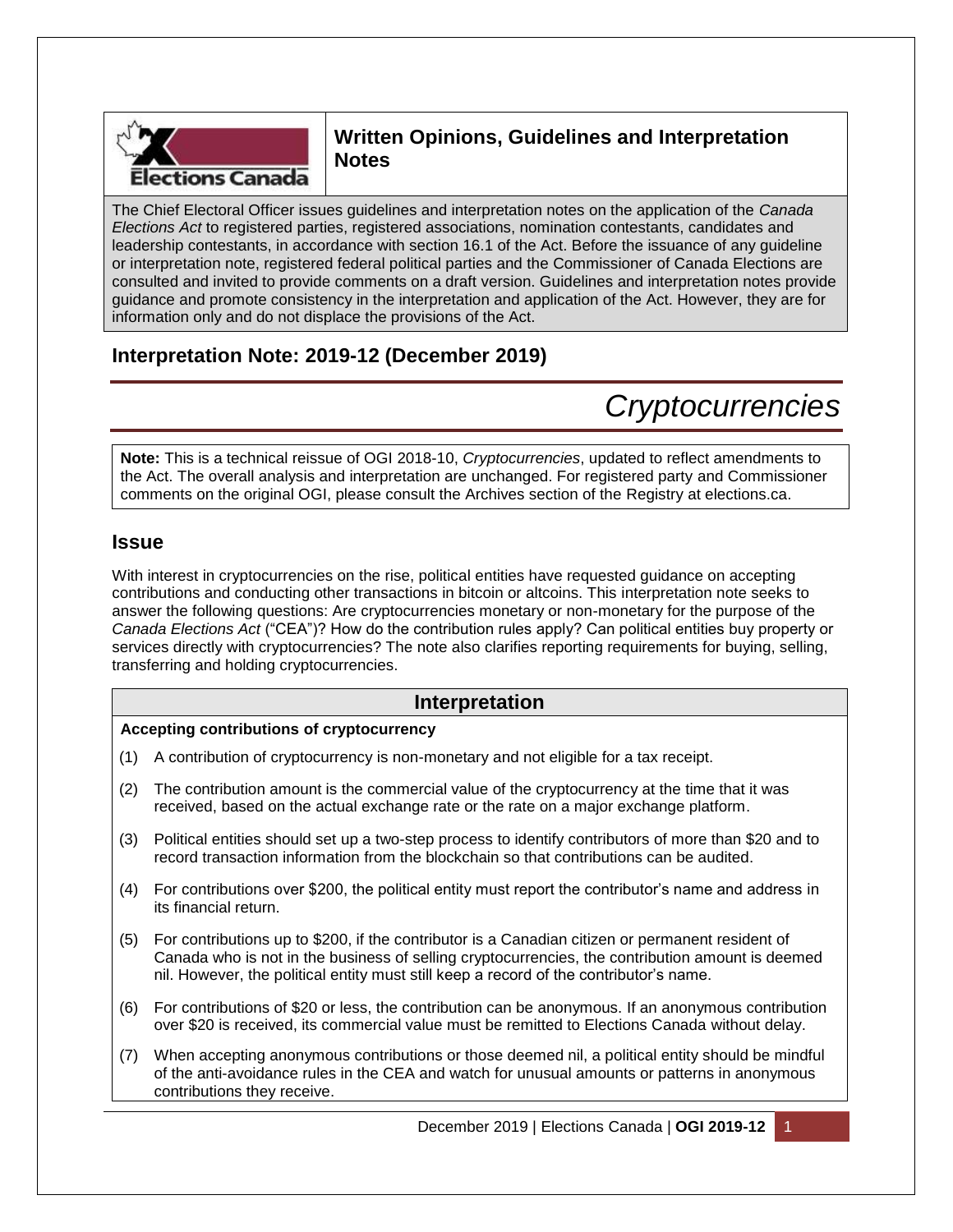## **Buying property or services with cryptocurrencies**

- (8) To meet the CEA's objective of transparency, candidates, nomination contestants and leadership contestants should not buy property or services directly with cryptocurrencies. This is also the case for registered parties in terms of their election, accessibility and partisan advertising expenses. Cryptocurrencies should be liquidated and the funds deposited into the political entity's bank account before being used to make purchases.
- (9) Registered associations may buy property or services directly with cryptocurrencies. These are considered barter transactions. Registered parties may do the same other than in relation to election, accessibility and partisan advertising expenses. Any resulting changes to the association's or party's assets, liabilities, revenues and expenses must be accounted for in their financial returns.

## **Reporting other transactions involving cryptocurrencies**

- (10) When a political entity buys cryptocurrencies, the transaction results in a contribution from the seller only if the purchase price is below commercial value. The contributor must be eligible under the contribution rules and stay within their limit.
- (11) When a political entity sells cryptocurrencies, the transaction results in a contribution from the buyer only if the purchase price is above fair market value. The contributor must be eligible under the contribution rules and stay within their limit.
- (12) As part of surplus disposal after a campaign, once all expenses are paid, candidates must transfer their remaining cryptocurrencies to an eligible political entity or liquidate them at fair market value and transfer the proceeds to an eligible political entity. Independent candidates must liquidate their remaining cryptocurrencies and remit the proceeds to the Receiver General for Canada. Nomination contestants and leadership contestants must liquidate their remaining cryptocurrencies and transfer the proceeds to an eligible political entity; they cannot transfer non-liquidated cryptocurrencies.
- (13) Registered parties and associations can hold cryptocurrencies for an indefinite period. Holdings are reported as assets at the fiscal year-end.

# **Legal Framework**

The most directly relevant provisions of the CEA in the context of this interpretation note are as follows:

- $\bullet$  A monetary contribution is an amount of money provided that is not repayable. (s. 2(1))
- A non-monetary contribution is the commercial value of a service, other than volunteer labour, or of property or of the use of property or money to the extent that they are provided without charge or at less than their commercial value. (s. 2(1))
- Commercial value, in relation to property or a service, means the lowest amount charged at the time that it was provided for the same kind and quantity of property or service or for the same usage of property or money, by

(a) the person who provided it, if the person is in the business of providing that property or service; or

(b) another person who provides that property or service on a commercial basis in the area where it was provided, if the person who provided the property or service is not in that business. (s. 2(1))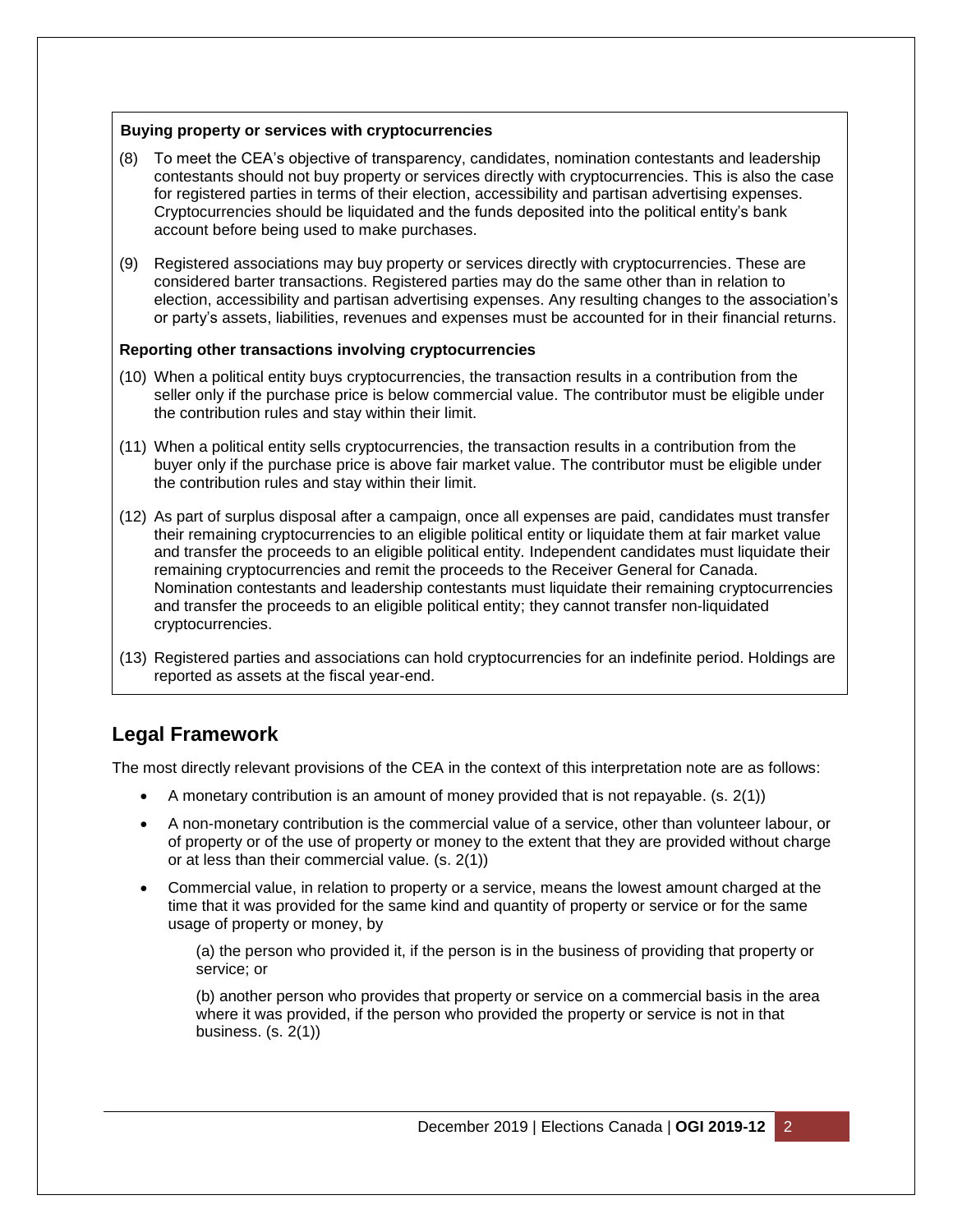The commercial value of property or a service is deemed to be nil if

(a) the property or service is provided by a Canadian citizen or permanent resident who is not in the business of providing that property or service; and

- (b) the commercial value of the property or service is \$200 or less. (s. 2(2))
- Only individuals who are Canadian citizens or permanent residents can make political contributions. (s. 363(1))
- Contributions are subject to contribution limits. (s. 367(1))
- If a contributor's name is not known for a contribution of more than \$20, or if the name or address is not known for contributions totalling more than \$200, the authorized agent must, without delay, pay an amount of money equal to the value of the contribution to the Chief Electoral Officer, who will forward it to the Receiver General. (ss. 434, 475.5, 476.76, 477.61, 478.82)
- No person or entity shall circumvent or attempt to circumvent the contribution limits or eligibility rules, or act in collusion with another person or entity for that purpose. (s. 368(1))
- No person or entity shall conceal or attempt to conceal the identity of the source of a contribution, or act in collusion with another person or entity for that purpose. (s. 368(2))
- After an election, candidates' campaigns must either transfer their capital assets to specified political entities or sell them at fair market value as part of the surplus disposal. After a contest, nomination or leadership contestants' campaigns must sell their capital assets at fair market value as part of the surplus disposal. A capital asset is any property with a commercial value of more than \$200 that is normally used outside an election period or contest period other than for the purposes of an election or contest. (ss. 2, 476.91(2), 477.8(2), 478.94(2))
- A candidate's or contestant's surplus is the amount by which the campaign's revenues exceed its campaign expenses and outgoing transfers. Campaigns must dispose of their surplus only to specified political entities. (ss. 476.93, 477.8, 477.82, 478.96)

# **Analysis and Discussion**

## **Are contributions of cryptocurrency monetary or non-monetary?**

Whether a contribution of cryptocurrency is monetary or non-monetary is an important question in terms of reporting contributions and issuing receipts. Under the CEA, a monetary contribution is "an amount of money provided that is not repayable." The ordinary meaning of "money" includes items such as bills and coins. Elections Canada has also considered cheques, bank drafts and credit card donations to be monetary because they can be placed directly into a bank account.

Cryptocurrencies have traits of both money and property. A cryptocurrency is "[a] digital currency in which encryption techniques are used to regulate the generation of units of currency and verify the transfer of funds, operating independently of a central bank."<sup>1</sup> Like money, they can be used to make purchases from businesses that choose to accept them. But unlike money, they cannot be placed directly into a bank account. Instead cryptocurrencies can be sold for traditional currencies that can be placed into a bank account. In this sense, they are more like stocks or bonds, which are a form of "property" and fall under the definition of a non-monetary contribution.

l

<sup>1</sup> *[Oxford English Dictionary](https://en.oxforddictionaries.com/definition/cryptocurrency)*, accessed June 2018.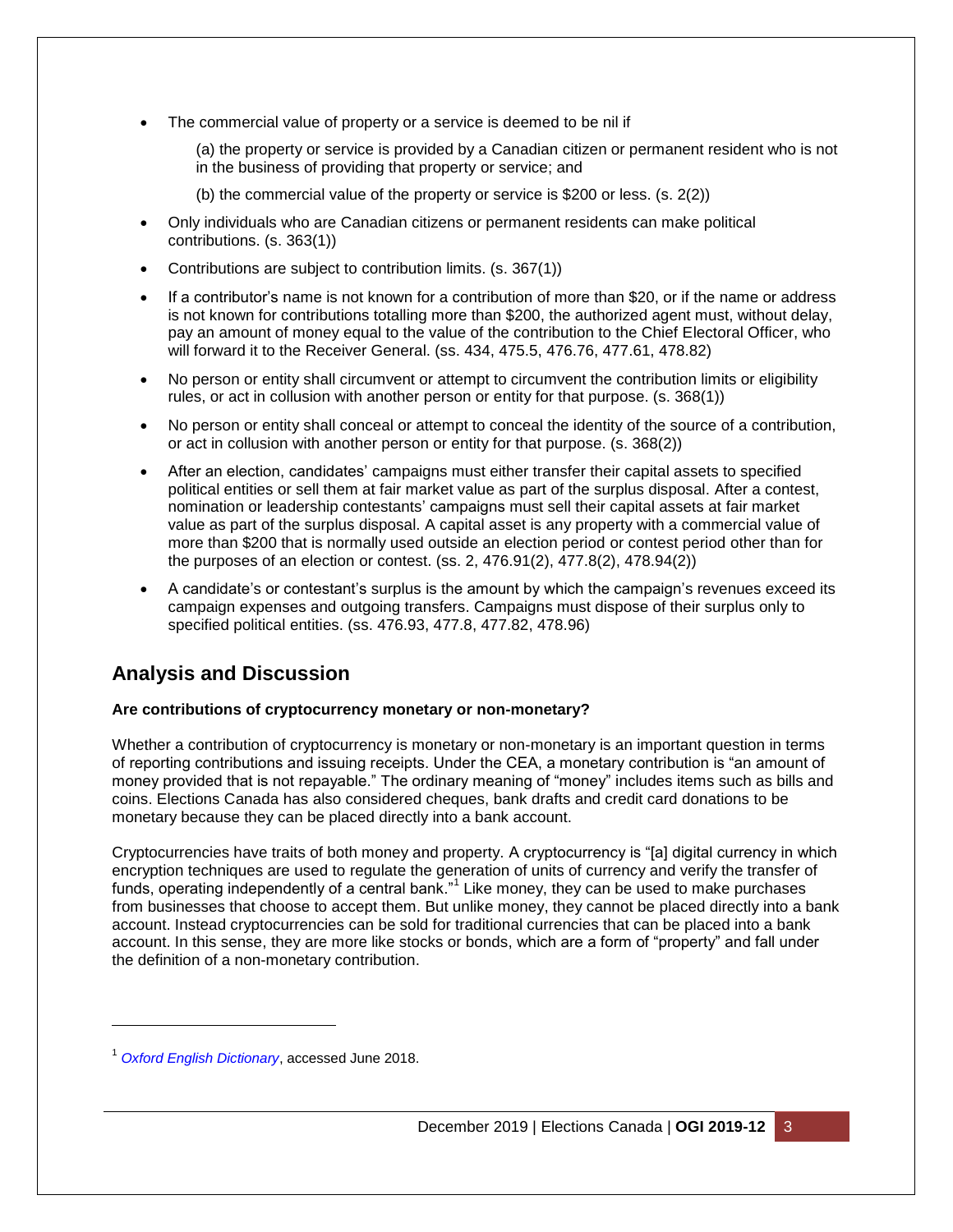Most Canadian government and auditing bodies that have taken a position on the issue agree that a cryptocurrency is non-monetary. The Canada Revenue Agency considers it to be a commodity, subject to barter transaction rules when used to buy goods or services.<sup>2</sup> Chartered Professional Accountants of Canada posits that a cryptocurrency is an intangible asset, "an identifiable non-monetary asset without physical substance."<sup>3</sup> According to the Bank of Canada, cryptocurrencies are more correctly called "crypto assets" because "they do not perform the key functions of money: they are currently quite poor media of exchange, stores of value and units of account."<sup>4</sup>

Of the two Canadian provincial election agencies to have taken a position on the issue to date, one considers a contribution in cryptocurrency to be monetary while the other considers it to be non-monetary. In the United States, the Federal Election Commission treats cryptocurrencies as "in-kind" (that is, non-monetary) contributions.<sup>5</sup>

In view of the properties of cryptocurrencies and their most common regulatory treatment, Elections Canada considers a contribution in cryptocurrency to be non-monetary for the purposes of the CEA.

## **How do the contribution rules apply?**

l

#### *Contribution amount and source – implications for cryptocurrencies being non-monetary*

There are several implications under the federal contributions regime for categorizing a cryptocurrency as non-monetary. An important point is that non-monetary contributions are not eligible for tax receipts. To receive a tax receipt, a contributor would have to liquidate the cryptocurrency and send the proceeds to the political entity as a monetary contribution. Contributions of cryptocurrency must be valued at their commercial value at the time the contribution is made. There are two ways to determine the commercial value:

- If the transfer passed through a payment processor (such as BitPay) that provided an exchange rate, use that rate.
- If the transfer did not go through a payment processor or no exchange rate was provided, use a reasonable rate on a major exchange platform (such as Coinbase) at the time closest to when the transfer was sent. The valuation must be readily ascertainable and verifiable.

A transaction in cryptocurrency will almost always involve a processing fee. The full amount sent by the individual is a contribution to the political entity, and the processing fee is an expense.

All contributions, whether monetary or non-monetary, are subject to limits that must be respected. If the political entity determines that the commercial value of the cryptocurrency it receives results in an over-contribution, it must return the ineligible amount to the contributor within 30 days of becoming aware that the contribution is ineligible. For example, if the commercial value places the contributor over their limit by \$500, the political entity must return, unused, the same type of cryptocurrency valued at \$500 (at the time it is returned) to the contributor. If the contribution was used, the political entity must remit the ineligible amount of \$500 by cheque to Elections Canada, payable to the Receiver General for Canada.

<sup>&</sup>lt;sup>2</sup> Canada Revenue Agency, ["Fact Sheet: What You Should Know About Digital Currency"](https://www.canada.ca/en/revenue-agency/news/newsroom/fact-sheets/fact-sheets-2013/what-you-should-know-about-digital-currency.html) (2013).

<sup>3</sup> Chartered Professional Accountants of Canada, *[An Introduction to Accounting for Cryptocurrencies](https://www.cpacanada.ca/en/business-and-accounting-resources/financial-and-non-financial-reporting/international-financial-reporting-standards-ifrs/publications/accounting-for-cryptocurrencies-under-ifrs)* (Toronto: CPA Canada, 2018).

<sup>4</sup> Bank of Canada, *[Financial System Review](https://www.bankofcanada.ca/wp-content/uploads/2018/06/fsr-june2018.pdf)* (Ottawa: Bank of Canada, 2018).

<sup>5</sup> Contribution is monetary: Elections Ontario, *[CFO Handbook for Political Parties](https://www.elections.on.ca/content/dam/NGW/sitecontent/Compliance%20Documentation/English/Political%20Parties/CFO%20Handbook%20for%20Political%20Parties.pdf)* (Toronto: Elections Ontario, 2018). Contribution is non-monetary: Elections BC, information posted on the Canadian Elections Resource Library website, June 28, 2018; Federal Election Commission, ["How to Report Bitcoin Contributions,](https://www.fec.gov/help-candidates-and-committees/filing-reports/bitcoin-contributions/)" accessed July 2018.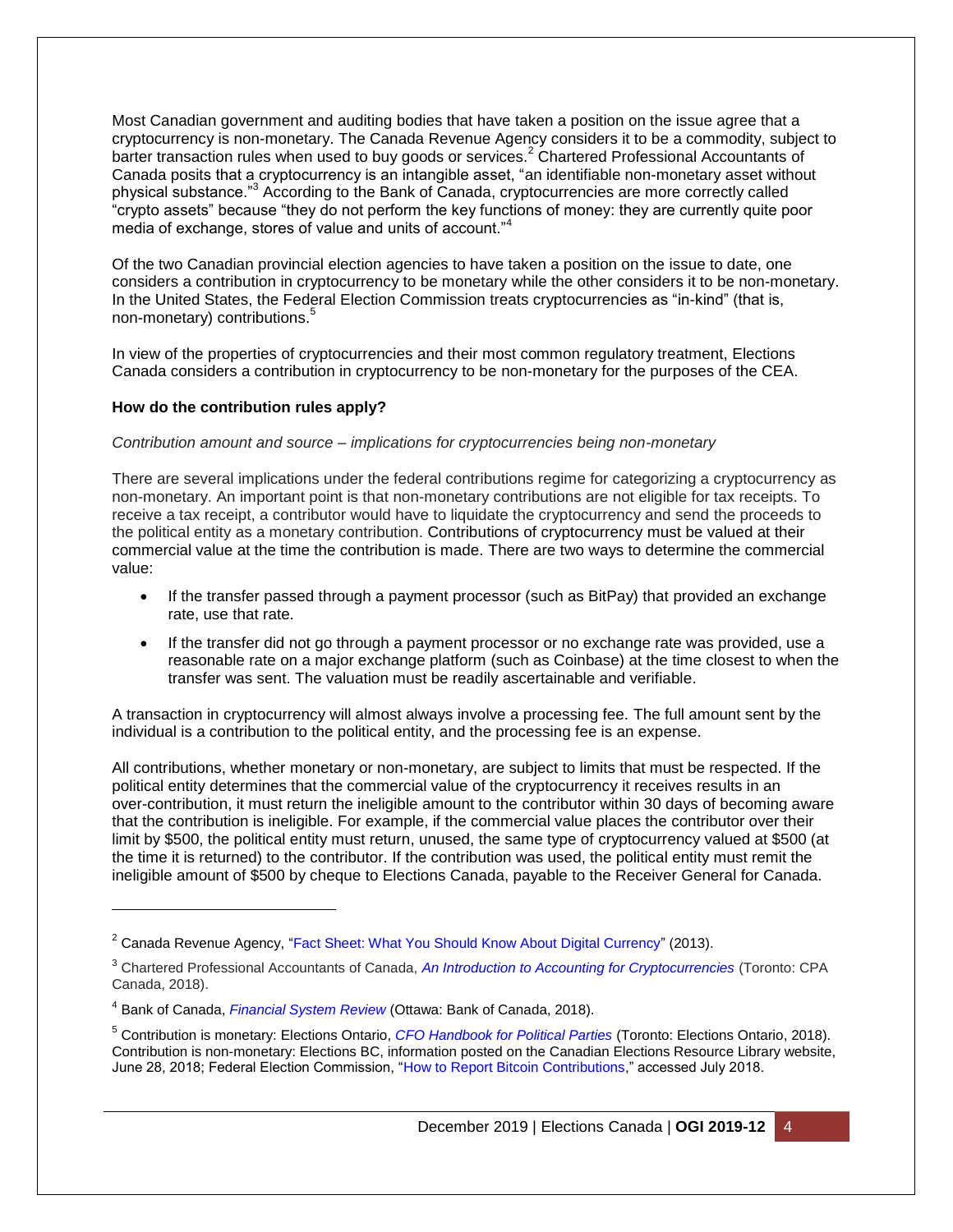It is also important to note that most cryptocurrencies are received passively; a political entity cannot stop someone from transferring coins to their wallet. Anonymous contributions of cryptocurrency over \$20 have to be remitted to Elections Canada without delay, by sending a cheque payable to the Receiver General for Canada for the commercial value of the contribution at the time it was received. This is in accordance with the CEA, which allows only anonymous contributions of \$20 or less.

Contributions must be made by Canadian citizens or permanent residents of Canada. As well, non-monetary contributions with a commercial value of \$200 or less can be deemed nil, but only if the contributor is not in the business of providing the contributed property or service. It is therefore critical for the political entity to know who is making contributions. In the absence of documentation, a contribution could be considered anonymous for the purposes of the CEA, which would require the political entity to pay an amount equal to its commercial value to the Receiver General, or a contribution deemed nil could have its full value reinstated.

#### *Guidelines for establishing a contributor's identity and reporting contributions*

A salient feature of cryptocurrency transactions is their anonymity. Cryptocurrencies are generally sent and received between digital wallets using public keys, which are translated ("hashed") into addresses and appear on the blockchain ledger as a string of letters and numbers. These addresses are the only data available to the public about who the sender and receiver might be.

A user can keep the same address for practical purposes—for example, they could publish their address on a website so people know where to send payments—but for security reasons many users change their address with every transaction. This is important because, while all transactions are recorded publicly, there would be no way to tell if the same person was contributing multiple times to the same or affiliated entities, since the addresses could change every time.

To protect the integrity of the contributions regime and ultimately make it easier for political entities to validate and report their contributions as required by the CEA, political entities should follow specific procedures to accept contributions in cryptocurrency:

- Open a digital wallet to be used exclusively for the political entity's cryptocurrency transactions.
- Follow a two-step process to accept a contribution over \$20. These steps can be done directly by the political entity or through a service provider:
	- Request the individual's name, address and email address.
	- Provide the individual with the public address associated with the political entity's digital wallet, to which the individual will send the contribution.
- Once the contribution is received, keep a record of the following: the contributor's name and address, transaction number on the blockchain or other public ledger, public addresses used in the transaction, contribution date, amount and type of cryptocurrency sent, commercial value in Canadian dollars at the time received, and any transaction fees deducted.
- Report the individual's name, address and contribution amount in the financial return, if required, in accordance with the rules for non-monetary contributions.
- For accounting purposes, when reporting a contribution over \$200 to a candidate, nomination contestant or leadership contestant, balance the accounts by also reporting an "other" expense of the same amount, categorized as the receipt of cryptocurrency.

Failure to follow these procedures could result in the contribution being considered anonymous for the purposes of the CEA, which would require the political entity to pay an amount equal to its commercial value to the Receiver General for Canada.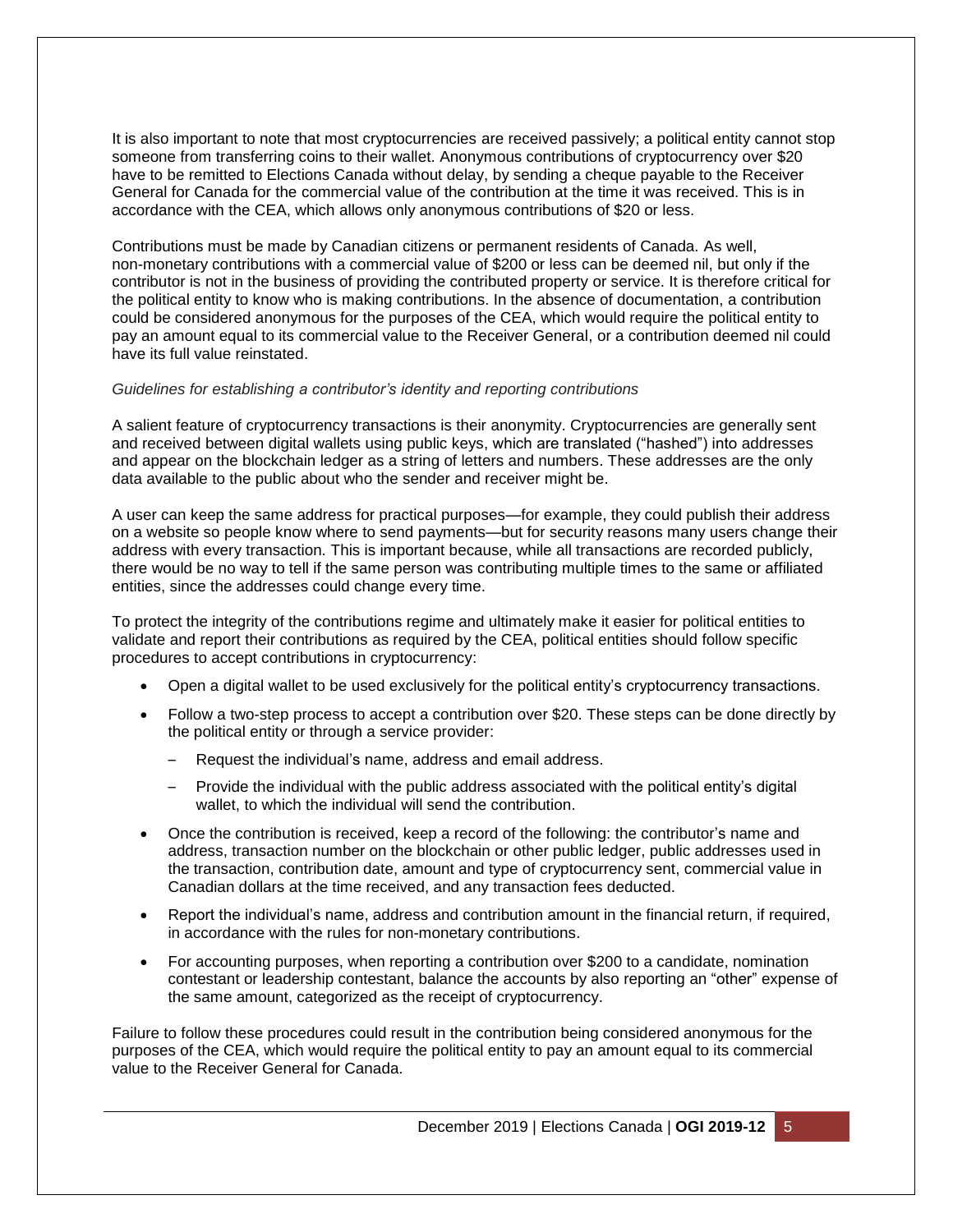If a contribution is valued at \$20 or less, there is no requirement to keep a record of the contributor's identity. However, when accepting anonymous contributions or those deemed nil, a political entity should be mindful of the anti-avoidance rules in the CEA: no person or entity may circumvent the contribution limits or eligibility rules, conceal a contributor's identity, or collude with a person or entity for those purposes. Political entities should watch for unusual amounts or patterns in anonymous contributions they receive.

Elections Canada may ask a political entity to submit the transaction history of its digital wallet as a supporting document, in the same way that it might request a bank statement.

Some cryptocurrencies use additional privacy features to mask public addresses and amounts being transferred. Political entities must only accept contributions in cryptocurrencies whose blockchain or other public ledger enables Elections Canada to verify the public addresses and amounts involved in a transaction.

## **Can political entities buy property or services directly with cryptocurrencies?**

Some commercial retailers accept payment in cryptocurrencies, and political entities may wish to use this method of obtaining property or services. For candidates, nomination contestants and leadership contestants, the CEA requires transactions that involve the payment or receipt of money to go through the campaign bank account. On its face this might not apply to purchases with cryptocurrencies, which are not "money." However, the objectives of the CEA must also be considered in interpreting the provisions.

The relatively new ability to make purchases with cryptocurrencies has not yet been addressed in the CEA, nor has the conduct of any other barter transactions. The rules for candidates, nomination contestants and leadership contestants require that property or services for a campaign enter the political system transparently, either with their purchase from the bank account or with the acceptance of a non-monetary contribution or transfer. This is also the case for registered parties in terms of their election expenses, accessibility expenses and partisan advertising expenses. Allowing purchases directly with cryptocurrencies would defeat the transparency requirements. As a result, cryptocurrencies should be liquidated before a candidate or contestant buys property or services for a campaign, or before a registered party makes purchases that result in election expenses, accessibility expenses or partisan advertising expenses.

Registered associations, by contrast, are able to make purchases directly with cryptocurrencies, and registered parties may do the same other than in relation to election expenses, accessibility expenses and partisan advertising expenses. Their financial returns simply require them to account for their assets, liabilities, revenues and expenses in broad categories. If purchases are made directly with cryptocurrency, the party or association must be sure to adjust its financial statements to reflect these barter transactions.

#### **Other reporting requirements**

#### *Purchase or sale of cryptocurrencies*

When a political entity buys cryptocurrencies at or above commercial value, or sells them at or below fair market value, it is a pure commercial transaction. The entity has to report the transaction in its financial return, including any gain or loss on a sale. For example, a candidate, nomination contestant or leadership contestant would report a gain as proceeds from the sale of assets on their statement of other cash inflows.

When a political entity buys cryptocurrencies below commercial value, it results in a contribution from the seller. Likewise, when a political entity sells cryptocurrencies above fair market value, it results in a contribution from the buyer. The contribution is the difference between the amount paid and the value of the cryptocurrency. The contributor must be eligible under the contribution rules and stay within their limit.